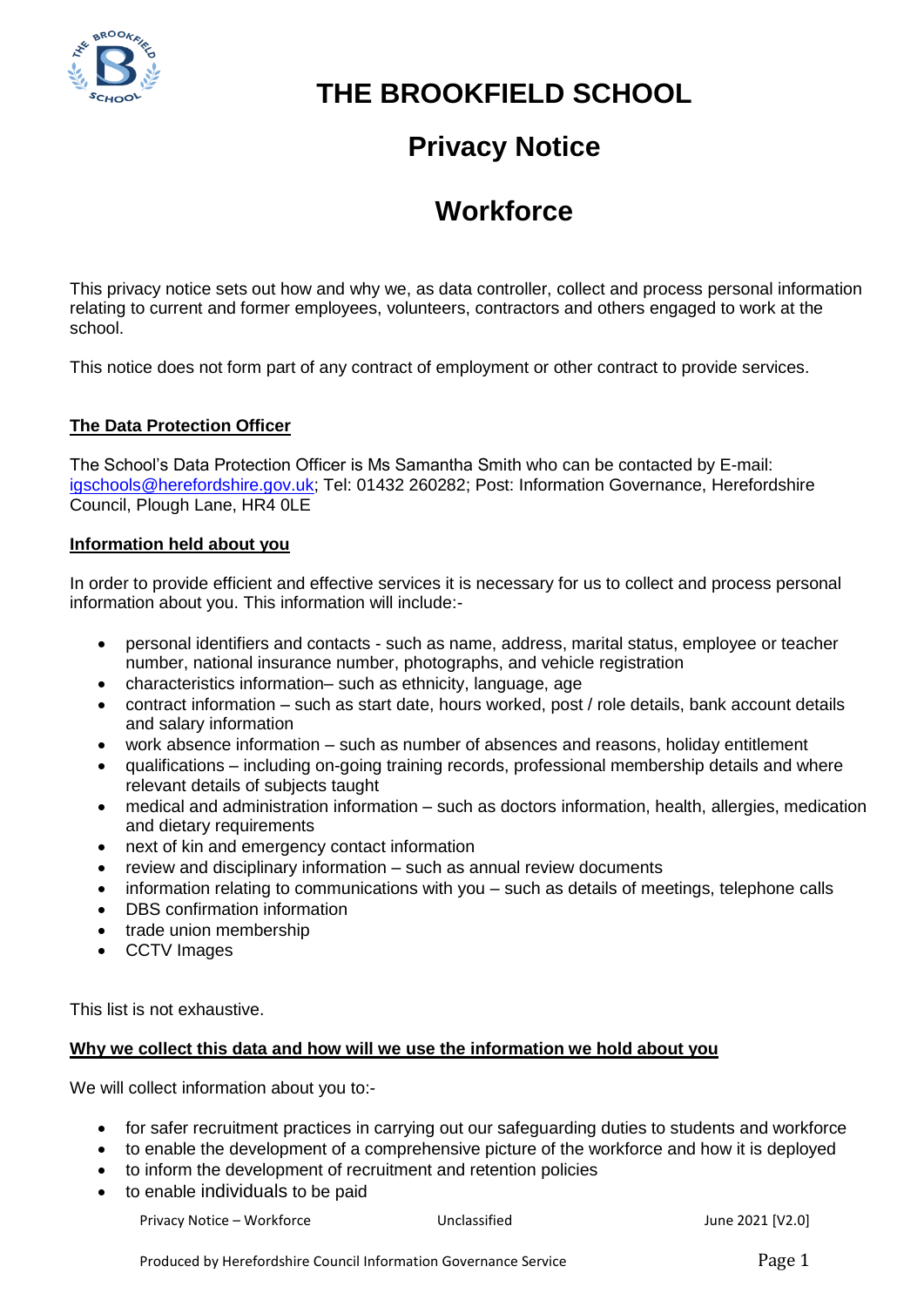

- to support the work of the School Teachers' Review Body
- enable ethnicity and disability monitoring
- to keep individuals safe in relation to existing medical conditions

This information is essential for the school's operational use. While the majority of information you provide to us is mandatory some of it is requested on a voluntary basis. In compliance with data protection legislation we will inform you at the point of collection whether you are required to provide certain information to us or if you have a choice.

#### **What is the legal basis for us to process your data?**

There is a wide ranging framework of legislation that governs the school's actions to educate and safeguard the wellbeing of its pupils, the school will process your data in compliance with its legal obligations to carry out these duties.

Your data will also be processed in performance of the public task to ensure the efficient management and running of the school.

The majority of information collected and processed about you is done so for the performance of a contract with you or to take steps in preparation for such a contract.

Relevant health and medical information is collected and processed in order to protect the vital interests of our workforce.

Other information may be collected and processed with your consent, which you can withdraw at any time.

#### **Who is processing my data?**

All personal data is processed in accordance with data protection law. The Data Controller for the information outlined in this privacy notice is The Brookfield School.

The Brookfield School contracts with a number of carefully vetted companies who process data on behalf of the school, these include:

- $\bullet$  Hoople Ltd to manage payroll and HR Services
- Thorne Widgery to manage finances and accounts
- Insurance company for staff absence and sickness cover
- Scholar Pack School Management Information Service

#### **Who we will share your information with**

We do not share information about our workforce with anyone without consent unless the law and our policies allow us to do so. In such circumstances we routinely share workforce information with:

- our Local Authority
- the Department for Education
- the NHS
- the Police
- those seeking employee references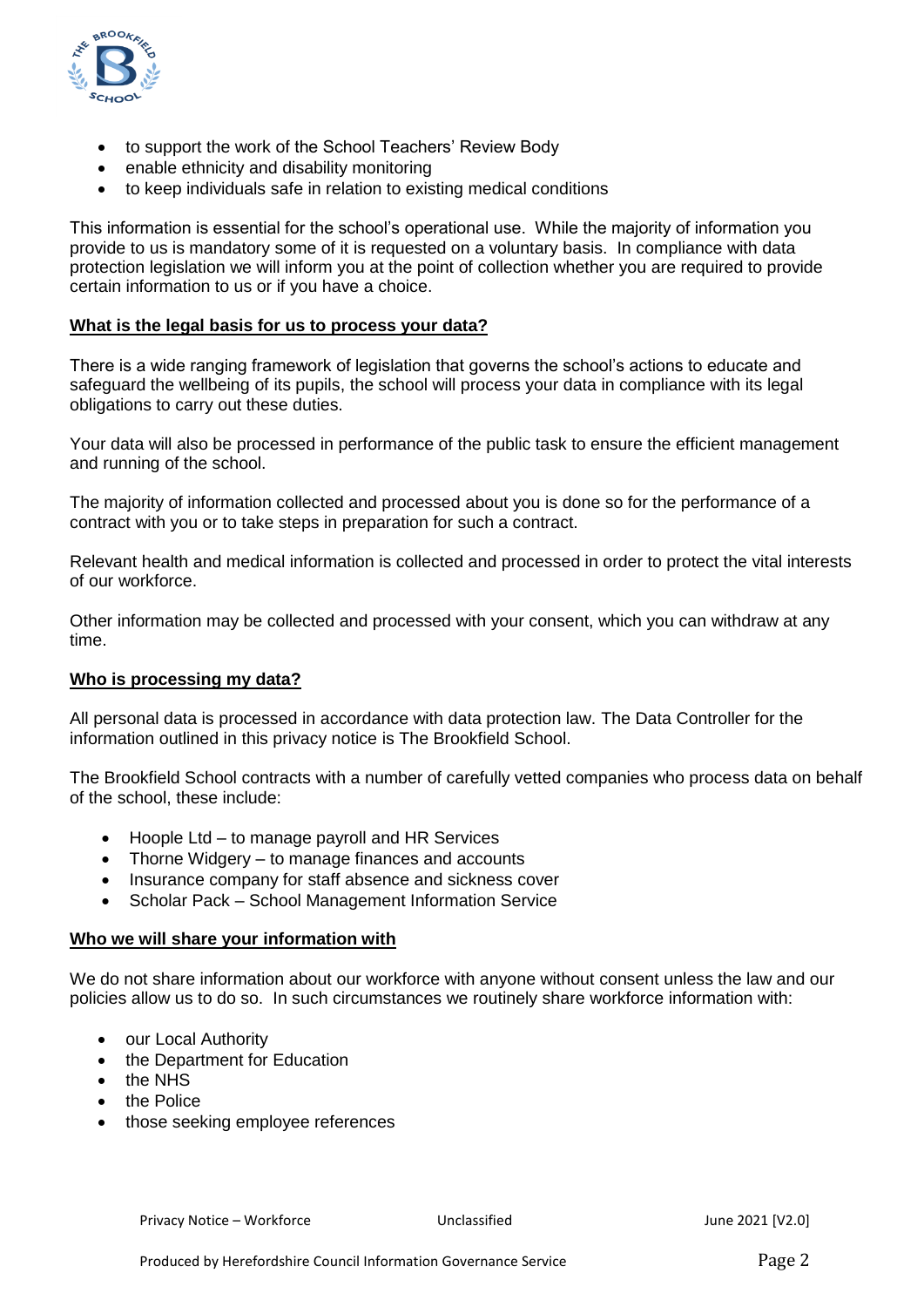

The Department for Education (DfE) collects personal data from educational settings and Local Authorities via various statutory data collections. We are required to share information about our children and young people with the Department for Education (DfE) for the purpose of those data collections

We are required to share information about our workforce members with The Department of Education under Section 7 of the Education (Supply of Information about the School Workforce (No 2) (England) Regulations 2007 (as amended).

All data is transferred securely and held by DfE under a combination of software and hardware controls which meet the current [government security policy framework](https://www.gov.uk/government/publications/security-policy-framework).

With your consent, your information may also be shared with:

- Facebook used to promote and celebrate events the school takes part in
- The Brookfield School website and newsletters used to promote and celebrate school events
- Local newspapers and media used to promote and celebrate school events

We will not normally share your information without your consent; however, there may be certain circumstances where we would share without consent such as where we are required to do so by law; for monitoring and funding purposes; safeguarding, and in risk of harm or emergency situations. Any information shared will be with appropriate individuals on a need to know basis. Only the minimum information required will be shared.

#### **How do we store and how long do we keep your information?**

We will only keep your information for the minimum period necessary. The information outlined in this privacy notice will be kept no longer than the maximum number of years required by law as outlined in the Records Management Toolkit for Schools (information and records management society [www.irms.org.uk\)](http://www.irms.org.uk/) All information will be held securely and destroyed under confidential conditions at the appropriate time.

#### **Your rights**

You have a number of rights under data protection law, including the right to request a copy of your information and to request that the information be amended or erased if incorrect.

To exercise these rights, you will need to put your request in writing and provide proof of identification to:

The Brookfield School, Mrs Wendy Roberts, Office Manager wroberts@brookfield.hereford.sch.uk

Where we are processing your personal data with your consent, you have the right to withdraw that consent. If you change your mind, or you are unhappy with our use of your personal data, please let us know by contacting Mrs Roberts.

We take any complaints about our collection and use of personal information very seriously. If you think that our collection or use of personal information is unfair, misleading or inappropriate, or have any other concern about our data processing, please raise this with us in the first instance.

You also have a right to make a complaint about our handling of your personal data to the Information Commissioner's Office<https://ico.org.uk/>